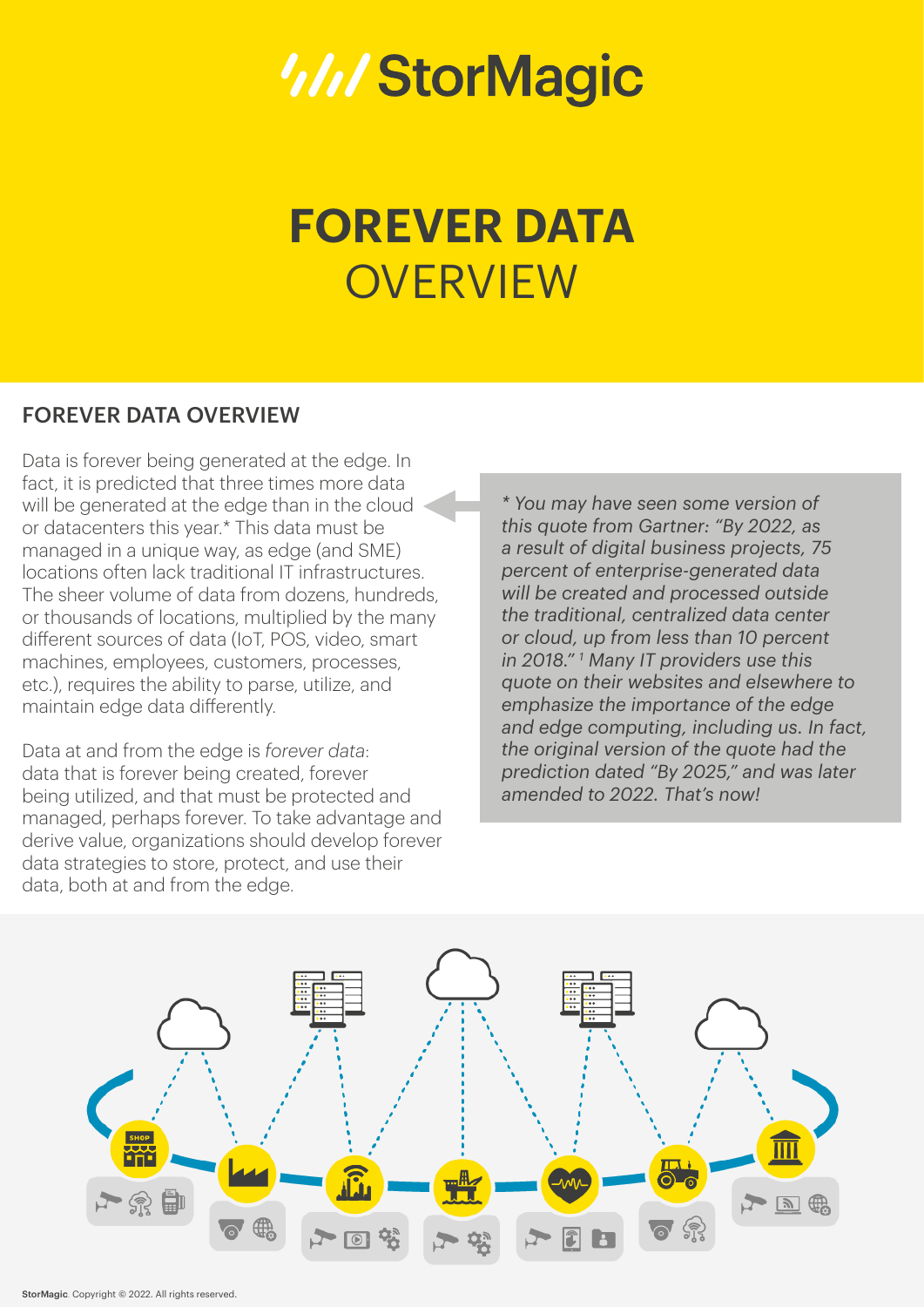### WHAT'S YOUR EDGE?

There are many definitions of edge computing and its benefits. These sum them up well:

*"Edge computing brings compute, storage, and applications closer to where users, facilities, and connected things generate, consume, and/or leverage data." 2*

*"This is done so that data, especially realtime data, does not suffer latency issues that can affect an application's performance. In addition, companies can save money by having the processing done locally, reducing the amount of data that needs to be processed in a centralized or cloudbased location… Increasingly, though, the biggest benefit of edge computing is the ability to process and store data faster, enabling for more efficient real-time applications that are critical to companies." 3*

For some organizations, the edge is dozens to thousands of sites, whether retail stores or wind turbines. For others, the edge is made up of hundreds or thousands of IoT sensors or smart machines across factory floors, warehouses, or vehicles. And for SMEs (small-medium enterprises), the edge may be one or a few locations – essentially the edge and datacenter wrapped into one – with similar issues as large enterprises at a different scale.

*"With the ability to place infrastructure and applications close to where data is generated and consumed, organizations of all types are looking to edge technology as a method of improving business agility and creating new customer experiences." 4*

Whatever edge means to your organization, it's important to give your edge an edge with a forever data strategy.

For more information, see our **Edge** [Computing – A Beginner's Guide](https://stormagic.com/resources/beginners-guides/edge-computing-beginners-guide/?utm_source=pdf&utm_medium=overview&utm_campaign=Forever+Data+Overview&utm_content=Edge+Computing+-+A+Beginner%E2%80%99s+Guide)

# FOREVER IS NOW. ENTER EDGE-FIRST STRATEGIES.

Organizations of all types and sizes need to take an edge-centric, edge-first approach now to capitalize on the possibilities or risk being overwhelmed by the onslaught. The edge is creating a volume of data not experienced before, and it's not just quantity. Not all data is important, so categorization and organization become paramount prerequisites of successful edge data use.

Organizations must figure out how to manage data at and from the edge so they can best utilize and extract value, as they are faced with:

- ◆ huge volumes of unstructured data
- many different data formats
- I the need to move edge data to the cloud, and back
- $\bullet$  transforming (filtering, thinning, categorizing) data to eliminate what's not needed, yet retaining the right data for business impact (data enrichment)
- $\bullet$  getting data to the right place for real-time decision making - processing and understanding data quickly to see trends, demands, and patterns - and taking action

# FOREVER DATA IN PRACTICE: EDGE-FIRST EXAMPLES<sup>5</sup>



#### Manufacturing

An industrial manufacturer deployed edge computing to monitor manufacturing, enabling real-time analytics and machine learning at the edge to find production errors and improve product manufacturing quality. Edge computing supported the addition of environmental sensors throughout the manufacturing plant, providing insight into how each product component is assembled and stored -- and how long the components remain in stock. The manufacturer can now make faster and more accurate business decisions regarding the factory facility and manufacturing operations.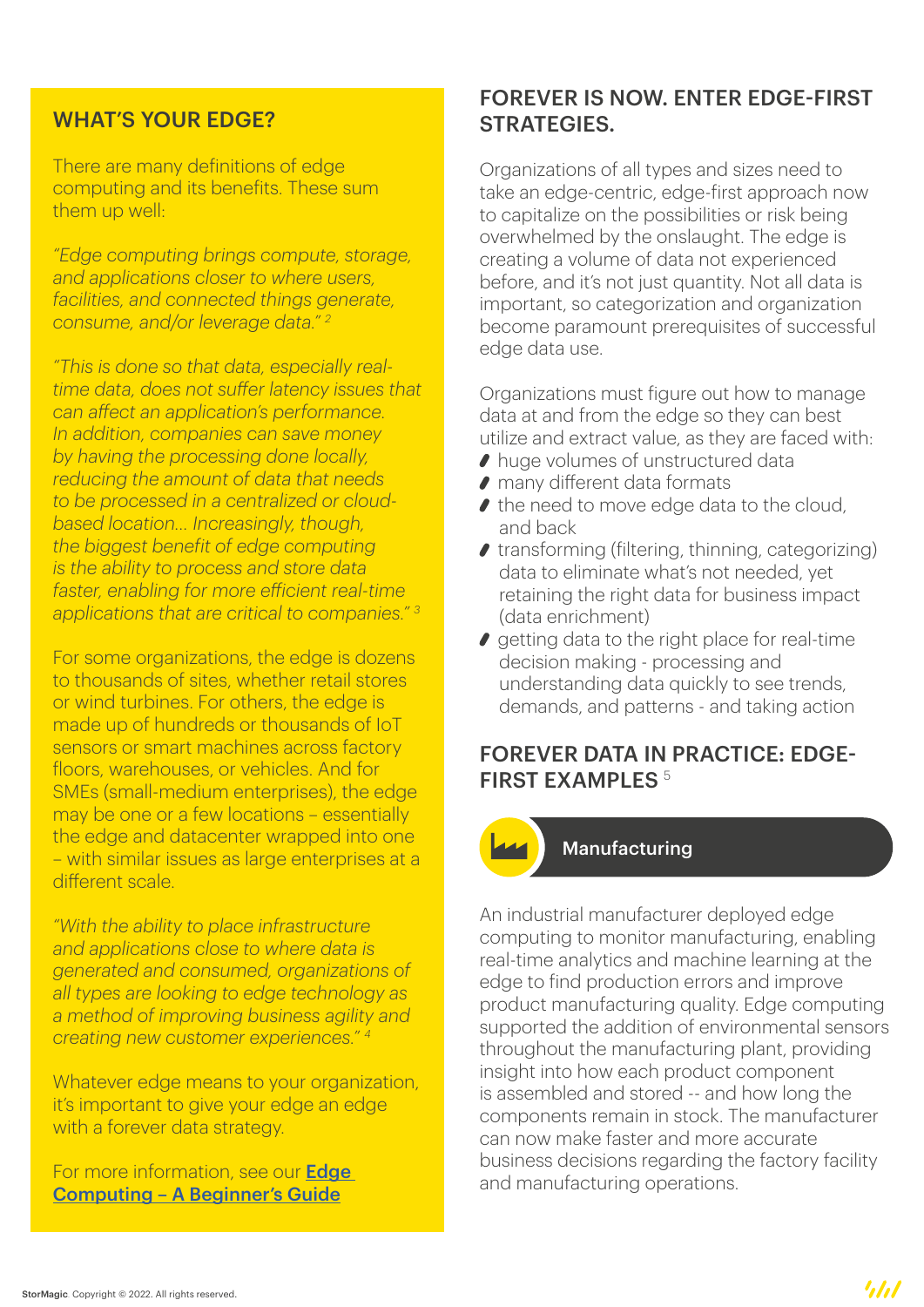

#### Retail

Retail businesses can also produce enormous data volumes from surveillance, stock tracking, sales data, and other real-time business details. Edge computing can help analyze this diverse data and identify business opportunities, such as an effective endcap or campaign, predict sales and optimize vendor ordering, and so on. Since retail businesses can vary dramatically in local environments, edge computing can be an effective solution for local processing at each store.



#### Improved Healthcare

The healthcare industry has dramatically expanded the amount of patient data collected from devices, sensors, and other medical equipment. That enormous data volume requires edge computing to apply automation and machine learning to access the data, ignore "normal" data and identify problem data so that clinicians can take immediate action to help patients avoid health incidents in real time.



#### Transportation

Autonomous vehicles require and produce anywhere from 5 TB to 20 TB per day, gathering information about location, speed, vehicle condition, road conditions, traffic conditions and other vehicles. And the data must be aggregated and analyzed in real time, while the vehicle is in motion. This requires significant onboard computing -- each autonomous vehicle becomes an "edge." In addition, the data can help authorities and businesses manage vehicle fleets based on actual conditions on the ground.



#### Farming

Consider a business that grows crops indoors without sunlight, soil or pesticides. The process

# EDGE BY INDUSTRY

A study by McKinsey & Company <sup>6</sup> forecasts edge use cases across many different types of industries. Not surprisingly, industries with many locations, remote and/or mobile operations, and/or diverse customers represent prevalent edge markets.

| <b>Industry</b>                         | % of Total<br><b>Edge Use</b><br><b>Cases</b> |
|-----------------------------------------|-----------------------------------------------|
| <b>Travel, Transport, and Logistics</b> | 24%                                           |
| <b>Global Energy and Materials</b>      | 13%                                           |
| Retail                                  | 10%                                           |
| <b>Public Sector and Utilities</b>      | 10%                                           |
| <b>Advanced Industries</b>              | 10%                                           |
| Healthcare                              | 10%                                           |
| <b>Cross-Vertical</b>                   | 9%                                            |
| Infrastructure                          | 6%                                            |
| <b>Chemicals and Agriculture</b>        | 5%                                            |
| Consumer                                | 4%                                            |
| <b>Media and Entertainment</b>          | $1\%$                                         |
| <b>Banking and Insurance</b>            | 1%                                            |

reduces grow times by more than 60%. Using sensors enables the business to track water use, nutrient density and determine optimal harvest. Data is collected and analyzed to find the effects of environmental factors and continually improve the crop growing algorithms and ensure that crops are harvested in peak condition.



#### Network Optimization

Edge computing can help optimize network performance by measuring performance for users across the internet and then employing analytics to determine the most reliable, lowlatency network path for each user's traffic. In effect, edge computing is used to "steer" traffic across the network for optimal time-sensitive traffic performance.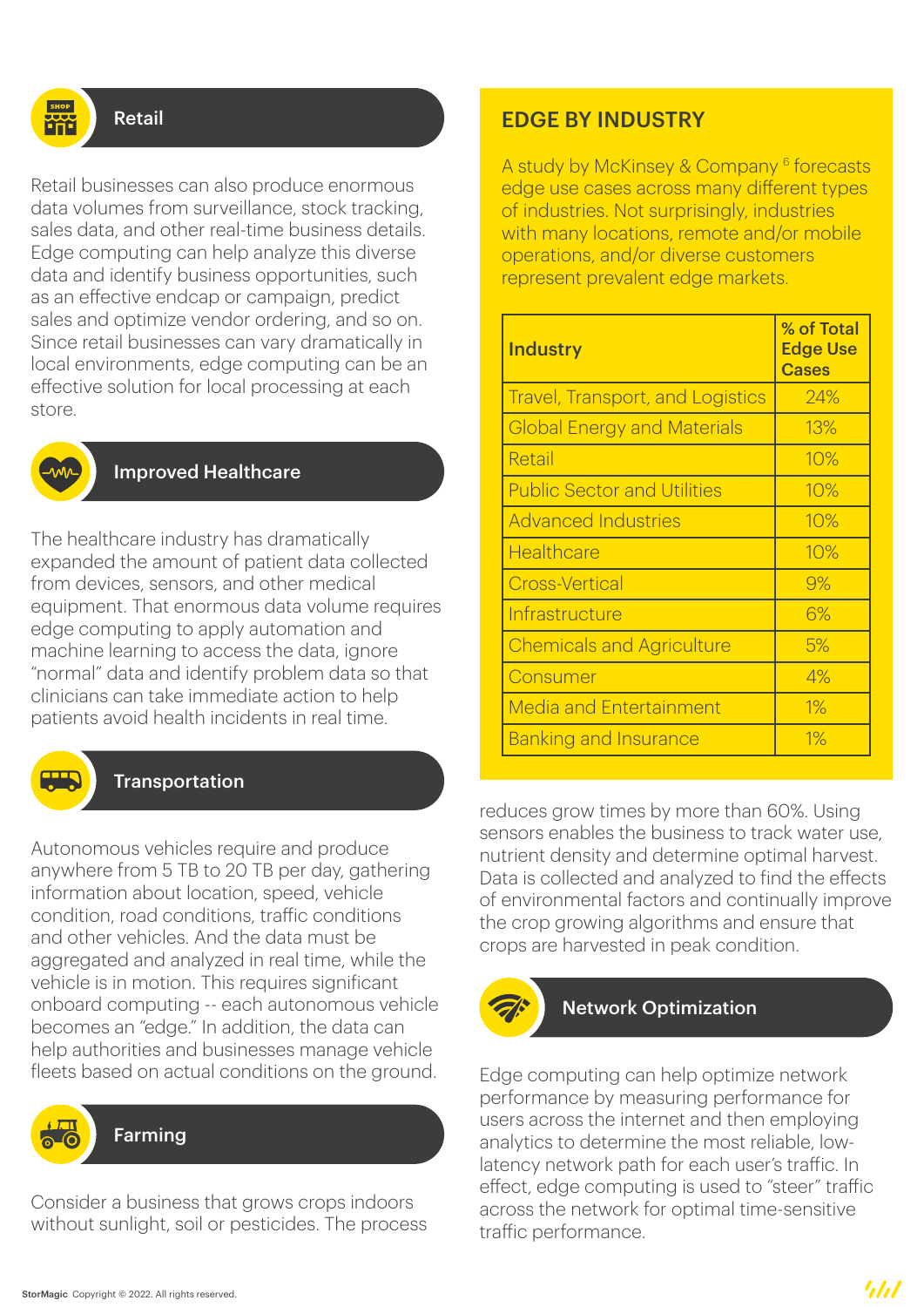#### Workplace Safety

Edge computing can combine and analyze data from on-site cameras, employee safety devices and various other sensors to help businesses oversee workplace conditions or ensure that employees follow established safety protocols -- especially when the workplace is remote or unusually dangerous, such as construction sites or oil rigs.

# FOREVER IS THE FUTURE

Forever data is about data at and from the edge. It starts at the edge and may be processed there to enable real-time decisions and actions. It may go to the cloud or a datacenter for additional processing, aggregation, analysis, and use. And it may come back to the edge, providing new insight, direction, and value.

Businesses and organizations should think about their forever data needs and strategies. They should ask questions about:

- The types, volumes, and usage of data at and from the edge
- The costs of moving data and what can be done at the edge
- The agility that processing and decisionmaking at the edge can provide
- The lifecycle of data from the edge and how to store and protect that data over time
- Their mission-critical applications and customer-facing situations, where speed and uptime are crucial, that may be improved by computing at the edge
- **∕ The use of technologies and processes to** provide reliability, availability, and security at the edge
- The use of technologies and tools to extract value from edge data

We, and others, talk about "the edge" as if organizations have only one edge type. That, of course, is oversimplifying. Many organizations have multiple edge types and use cases, and each will be unique in its specific needs. However, the concepts of forever data, and the storage, protection, and usage of data at and from the edge, apply to virtually all organizations and edge types.

# FOREVER DATA STRATEGY: STORE, PROTECT, AND USE

Forever data concepts are applicable across almost all industries and application types. As data expands at the edge, the ability to store, protect, and use that data for organizational benefit is the goal of a forever data strategy. Our vision is evolving, just as edge data and its organizational importance continues to evolve. Included in our thinking is providing our customers with technologies and capabilities:

- eliminating data silos and removing data redundancy
- allowing data enrichment, increasing the value of the content
- **performing complex transformations and** analytics per your needs, not someone else's predefined workflows
- managing data sovereignty and centrally dealing with security and compliance
- making it easy to adopt new technologies as better ways to store, protect, transform, and use data are developed

**STORF** 

A prime decision in any forever data strategy is what data to process and store at the edge. "There are currently two main strategies that seem to be effective for dealing with the data that is created by edge devices. The first of these strategies is to incorporate edge intelligence. Edge intelligence comes in many different forms, but in some cases it can be used to minimize the data footprint. The idea behind this technique is to allow the edge device (or a connected appliance) to preprocess its data. Rather than sending every bit of the data created by the device to the cloud, it may make more sense (depending on the device type) to send only the data that is of interest. [...]

Another way that organizations are starting to decrease their edge costs is through edge storage. At its simplest, this means streaming data to an on-site storage appliance rather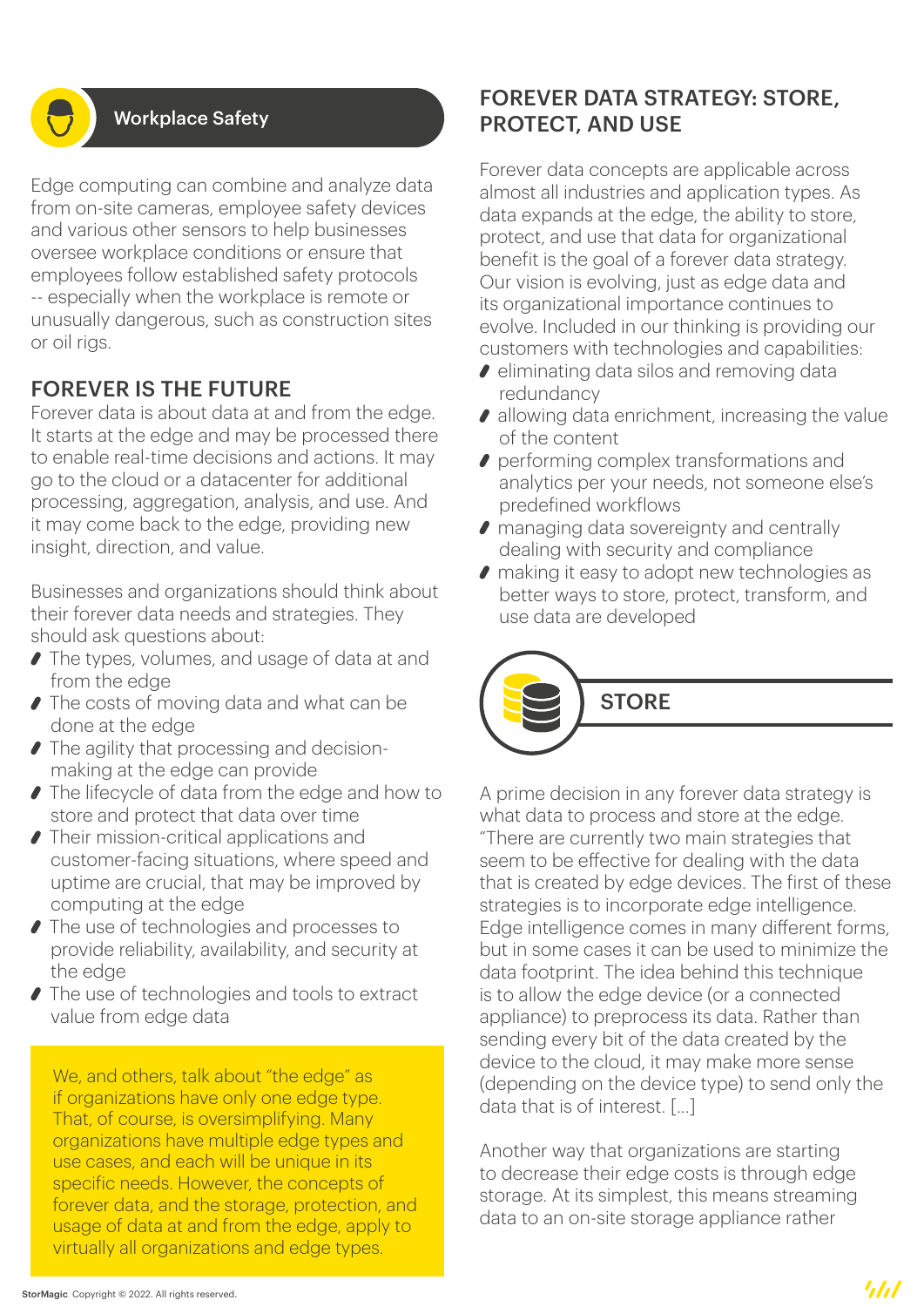than to the cloud. This approach frees the organization from having to pay a per-gigabyte per-month storage fee to a cloud provider, while also freeing up a significant amount of internet bandwidth." 7

High availability at the edge is a requirement of a forever data strategy. Organizations must be confident that critical data from myriad devices can be retained and accessible during any failures or outages. Many business-critical applications run at the edge and any disruptions have negative consequences. It is crucial that edge locations consider and provide highly available solutions to keep operations operating.

**[StorMagic SvSAN](https://stormagic.com/svsan/?utm_source=pdf&utm_medium=overview&utm_campaign=Forever+Data+Overview&utm_content=StorMagic+SvSAN)** provides high availability at the edge.



One of the benefits of edge computing is data sovereignty – keeping data close to its source and under the guise of applicable laws. One of the challenges of edge computing, however, is security. "IoT devices are notoriously insecure, so it's vital to design an edge computing deployment that will emphasize proper device management, such as policy-driven configuration enforcement, as well as security in the computing and storage resources - including factors such as software patching and updates -- with special attention to encryption in the data-at-rest and in-flight." 8

Security for data at and from the edge is another requirement of a forever data strategy. Customer and organizational data must be secured and protected in addition to being available. Encryption and management of encryption keys provide real security, compliance, and peace of mind.

**[StorMagic SvSAN](https://stormagic.com/svsan/?utm_source=pdf&utm_medium=overview&utm_campaign=Forever+Data+Overview&utm_content=StorMagic+SvSAN)** provides encryption at the edge and **[StorMagic SvKMS](https://stormagic.com/encryption-key-management/?utm_source=pdf&utm_medium=overview&utm_campaign=Forever+Data+Overview&utm_content=StorMagic+SvKMS)** centrally manages all encryption keys from any location.



The point of gathering data is to use it. Having data in the right place at the right time is an important part of a forever data strategy. Unstructured data can be particularly challenging to manage and use. Data should be easily accessible, no matter its type or location. Intelligent search, rich metadata, and integrated analytics can help extract maximum value and aid efficiency.

**[StorMagic ARQvault](https://stormagic.com/arqvault/?utm_source=pdf&utm_medium=overview&utm_campaign=Forever+Data+Overview&utm_content=StorMagic+ARQvault)** excels at putting unstructured data in the right place, keeping it actively available (and affordable) to retain and use, and providing fast, intelligent search and analysis capabilities.

# FOREVER DATA SOLUTIONS

StorMagic is focused on forever data and our Forever Data solutions are designed to help you store, protect, and use your data at and from the edge.

- ◆ We support any type of data, anywhere
- ◆ Your data is always protected and available, even forever
- ◆ Your data is easy to find, manage, and use
- ◆ Your data is moved to the right place be that the right storage tier, at the edge, to the cloud or datacenter, and/or back to the edge

For more information on StorMagic's Forever Data solutions, and for additional resources that explain how they work and the benefits they can bring, please [visit the StorMagic website](https://stormagic.com/licensing/products/?utm_source=pdf&utm_medium=overview&utm_campaign=Forever+Data+Overview&utm_content=visit+the+StorMagic+website).